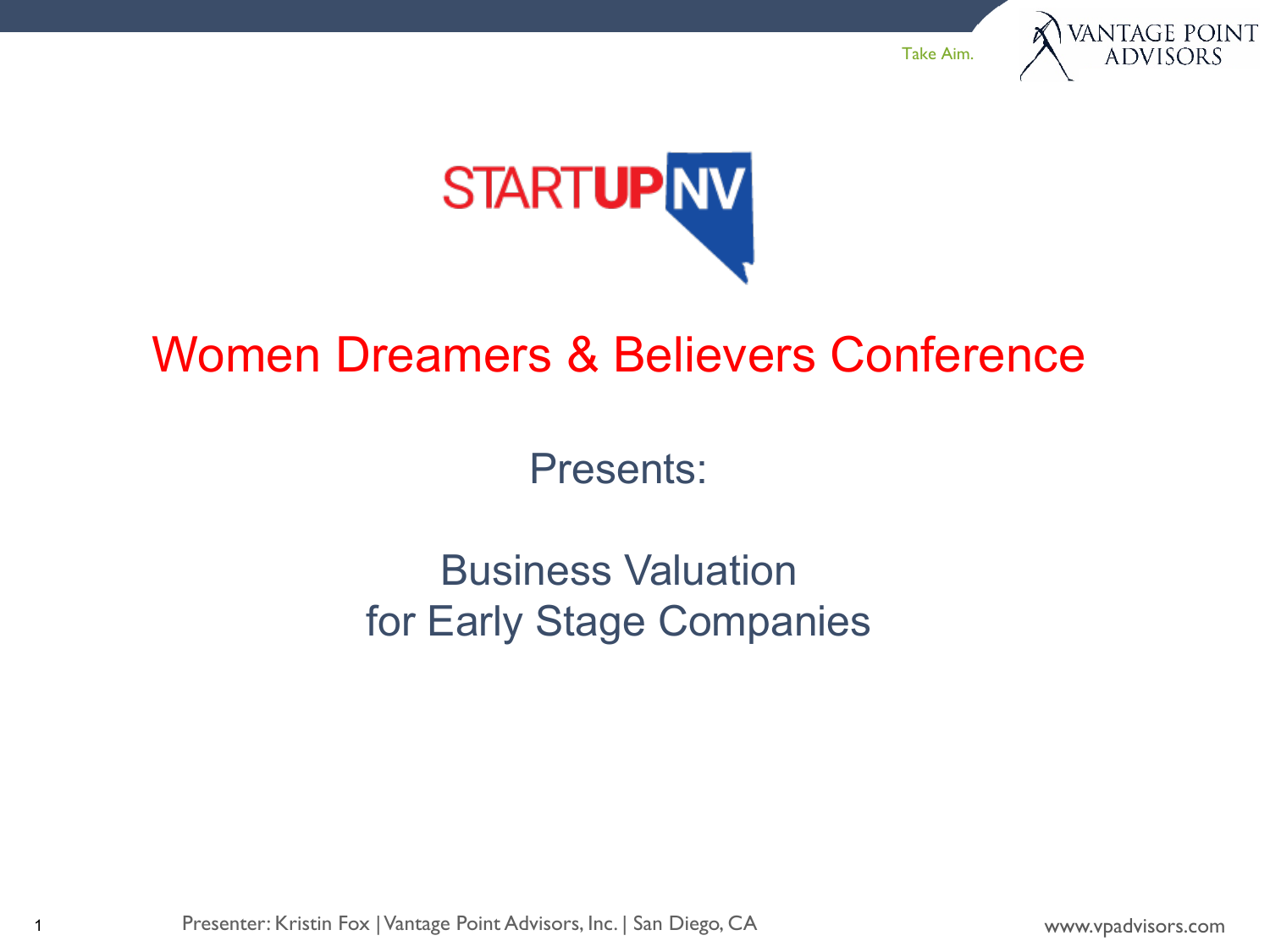



#### **Who sets valuation?**

The valuation put on the business is a critical issue for both the founder and the investor.

**Question:** Who sets the valuation during negotiations between the company and investors?

#### **Answer:**

- The long answer is valuation is a product of negotiations between the company and the investors and there is not one right formula or methodology to rely upon.
- The short answer is that its usually the investors, especially in a more difficult environment.
- But savvy CEOs of companies in hot industries may have negotiating leverage.

**Question:** So if the VCs are usually the ones to set the valuation, why do they bother to ask the founder about valuation?

#### **Answer:**

They want to find out

- 1) if you've done your **homework**; and,
- 2) if you can be reasonable.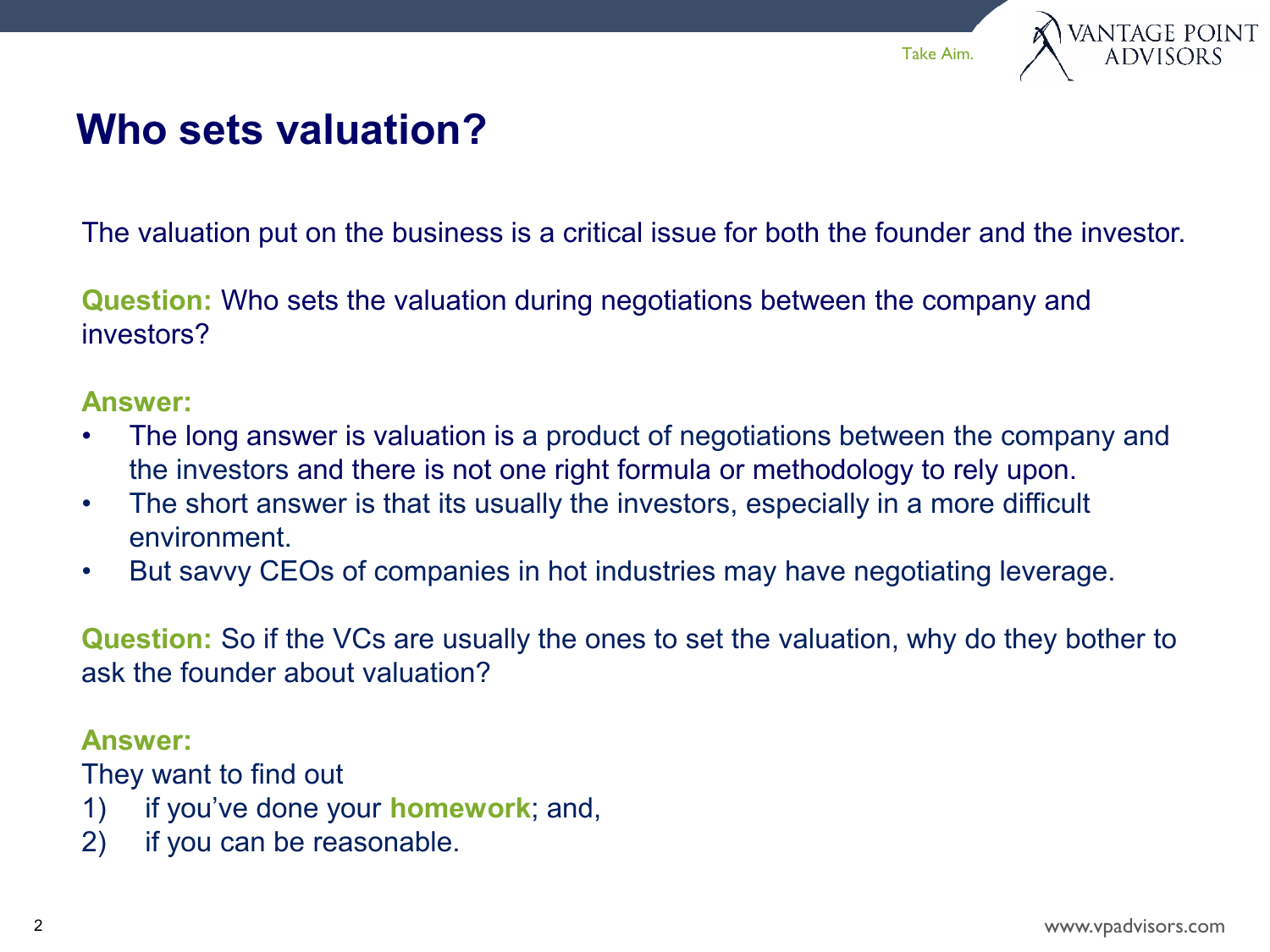

#### **Homework Lesson: Valuation**

Rule #1 of early stage company valuation:

# **Your company is worth what someone else will pay for it**

By arming yourself with both **qualitative** and **quantitative** support, you will have better success negotiating a higher value for your company with potential investors..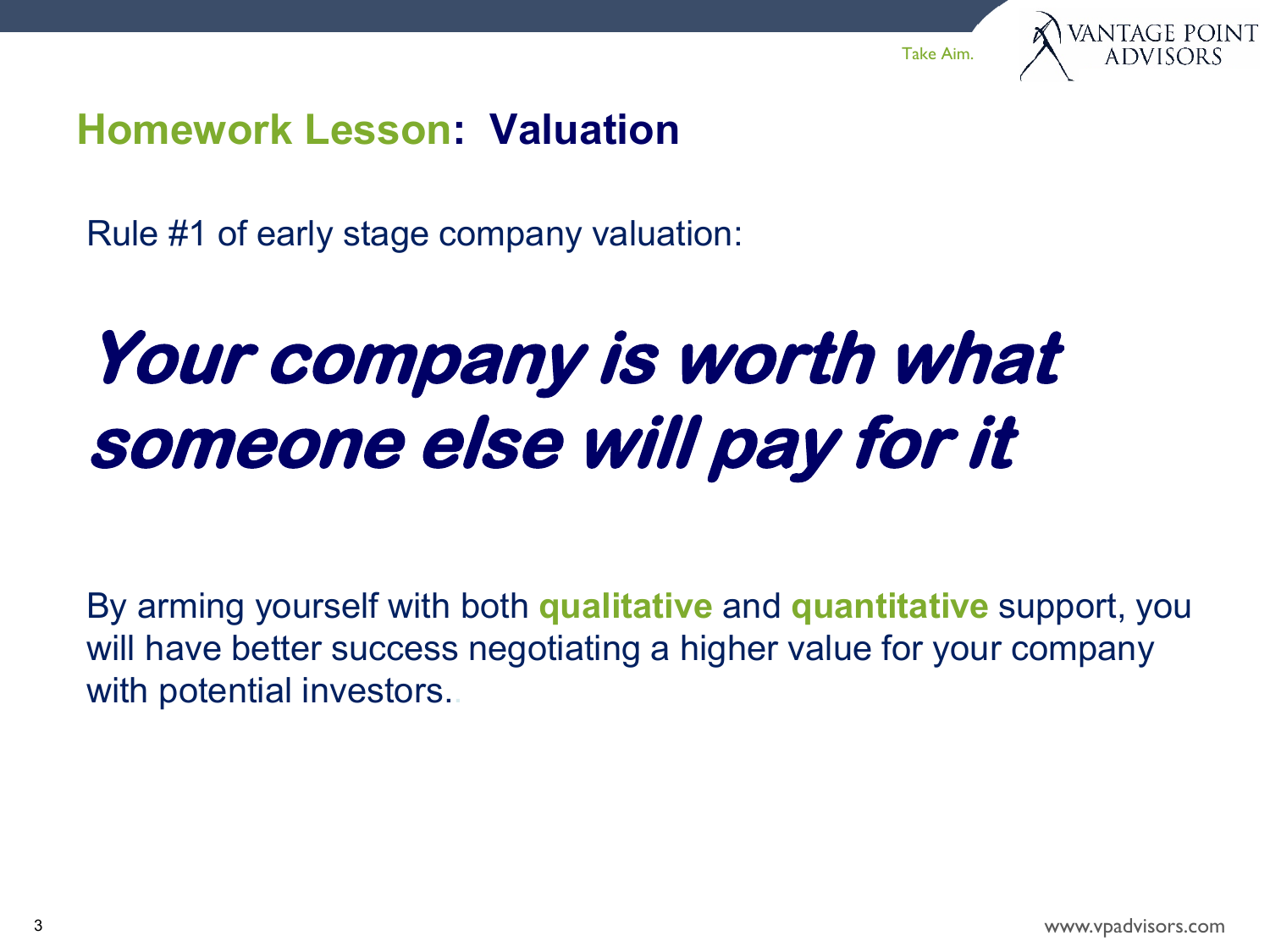

#### **How do early stage investors think about valuation?**

Key factors considered when determining value include:

- Founders
- Company fundamentals
- Size of market opportunity
- Initial traction by the company
- Proprietary technology already developed by the company
- The recurring revenue opportunity of the business model
- The capital efficiency of the business model
- Whether the company is "hot" and being pursued by other investors
- Valuations of comparable companies
- Current economic climate
- **Expected return on investment**

It is important to understand and be able to communicate to potential investors a **realistic path to liquidity for your company**.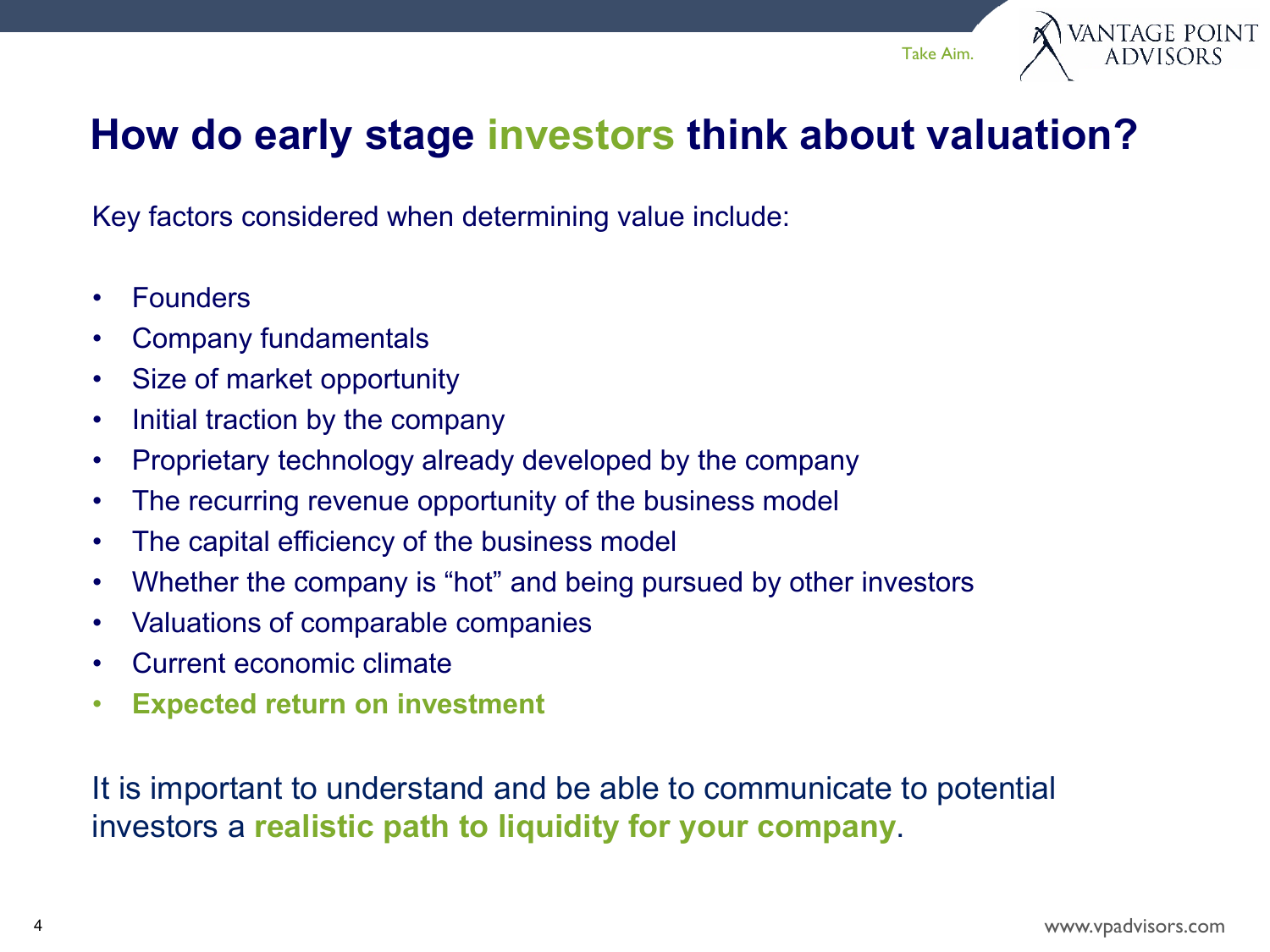

### **VC Expected Return on Investment**

The nature of venture funds require VCs to pay close attention to an investment's **expected return**.

- VCs need their **entire portfolio** to return **3.0 x – 5.0 x** over its life...but assume most investments will be losers.
- VCs will generally invest only in those opportunities that will return at least **10.0 x** over a time horizon of 3 to 7 years. They will want to pay only a small percentage of the expected exit value when they invest in a startup.
- Individual angels might accept a lower return or a longer time horizon, particularly if they have a personal interest in or connection to the company.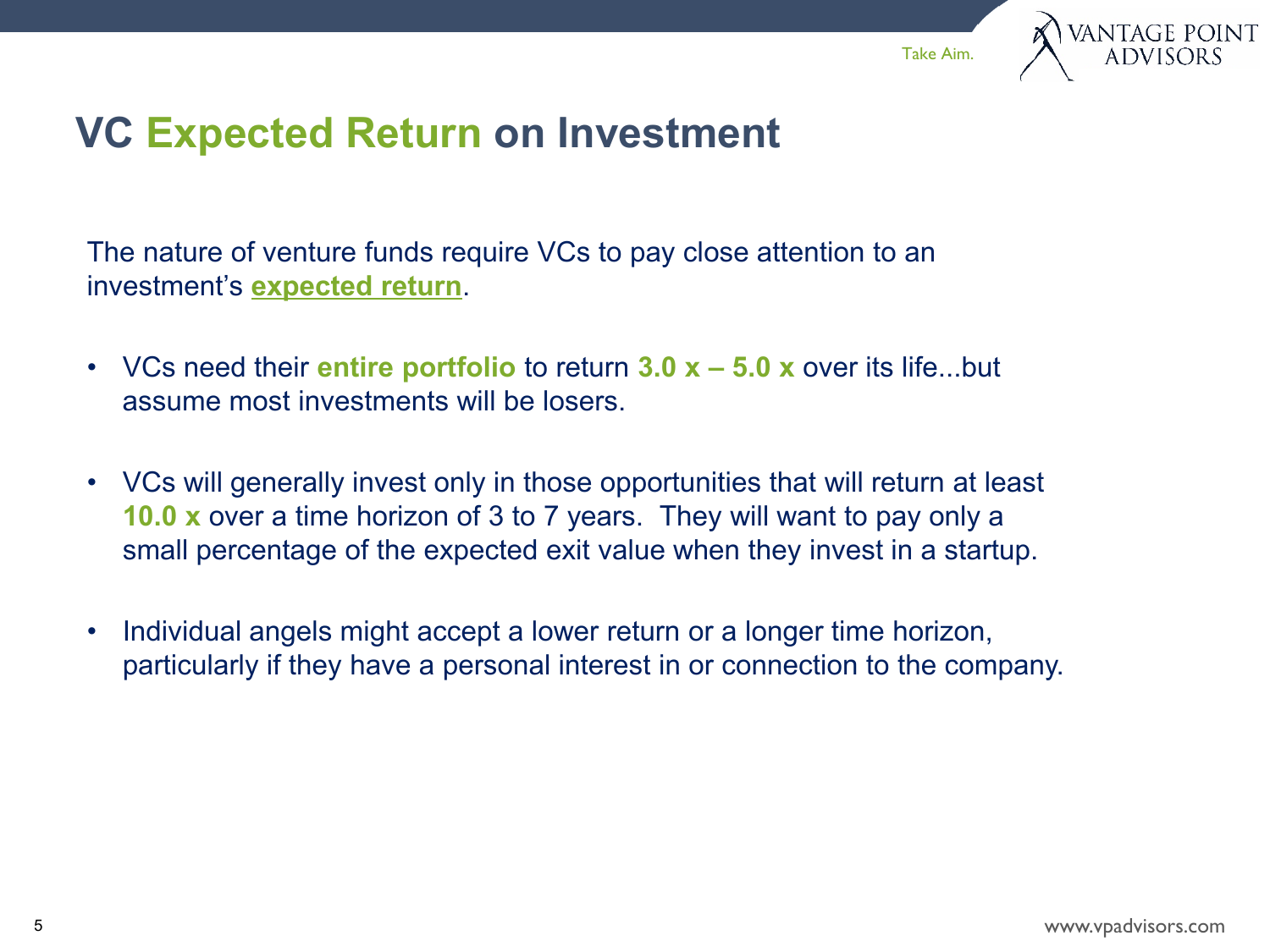

#### **Estimating Valuation – Expected Return Method**

**To determine your valuation using an Expected Return Method:**

- **1.** Estimate **Exit Value**: how much your company will be worth when you sell the company (exit value).
- **2.** Estimate **Time to Liquidity**: the number of years until the company will be sold.
- **3. Discount to PV:** discount the exit value back to the present at an appropriate discount rate to get to the post- money valuation.
- **4. Assess Reasonableness** of Potential Investment: Does this valuation make sense?

$$
PV = \text{Exit Value} * (1/(1+DR)^{A}t)
$$

```
PV = present value
```
**DR** = discount rate, likely 50% - 100%, to reflect the extremely high level of risk of this investment and the annual return required by the investors

**t** = time to liquidity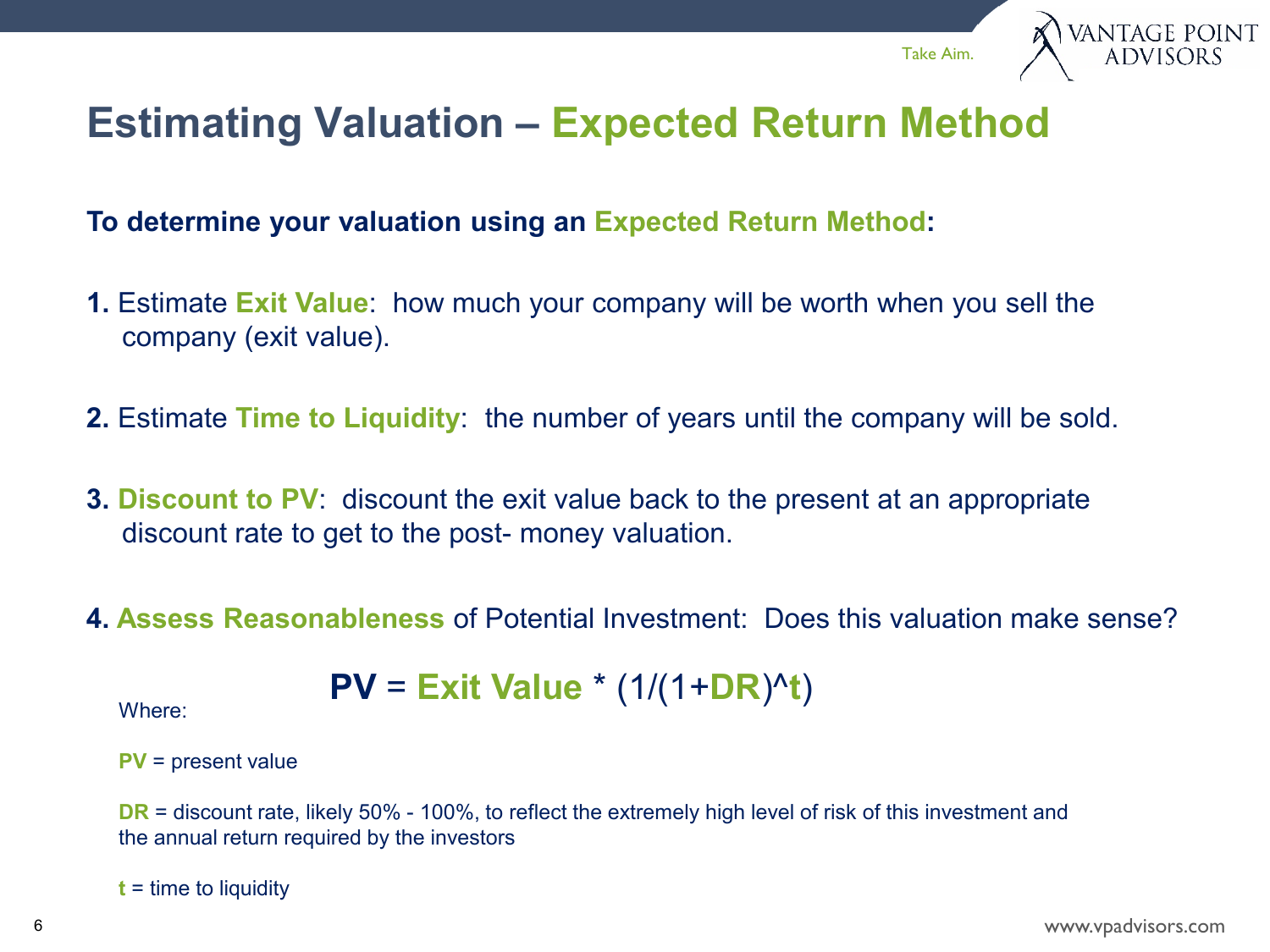

## **1. Estimate the Exit Value of your Company**

- $\checkmark$  It is important to understand and be able to communicate to potential investors a **realistic path to liquidity for your company**.
- $\checkmark$  Research recent **M&A** in your industry to determine what an acquired company "looks like". Startups may become most attractive to acquirers when they reach a certain size by revenues, profitability, users, or some other metric.
- Talk to **industry insiders** (CEOs, CFOs, investors, attorneys, bankers, etc.) for clues as to how recent transactions were priced, i.e. EV/revenues.
- $\checkmark$  Create a supportable model of projected revenue and profitability over the next 5 years.
- $\checkmark$  Apply these metrics to your company's forecast in the exit year to estimate an exit value. **Common ways to calculate exit value are:**
	- = Revenue Multiple x Exit Year Revenues

- OR -

= Profit Multiple x Exit Year Profit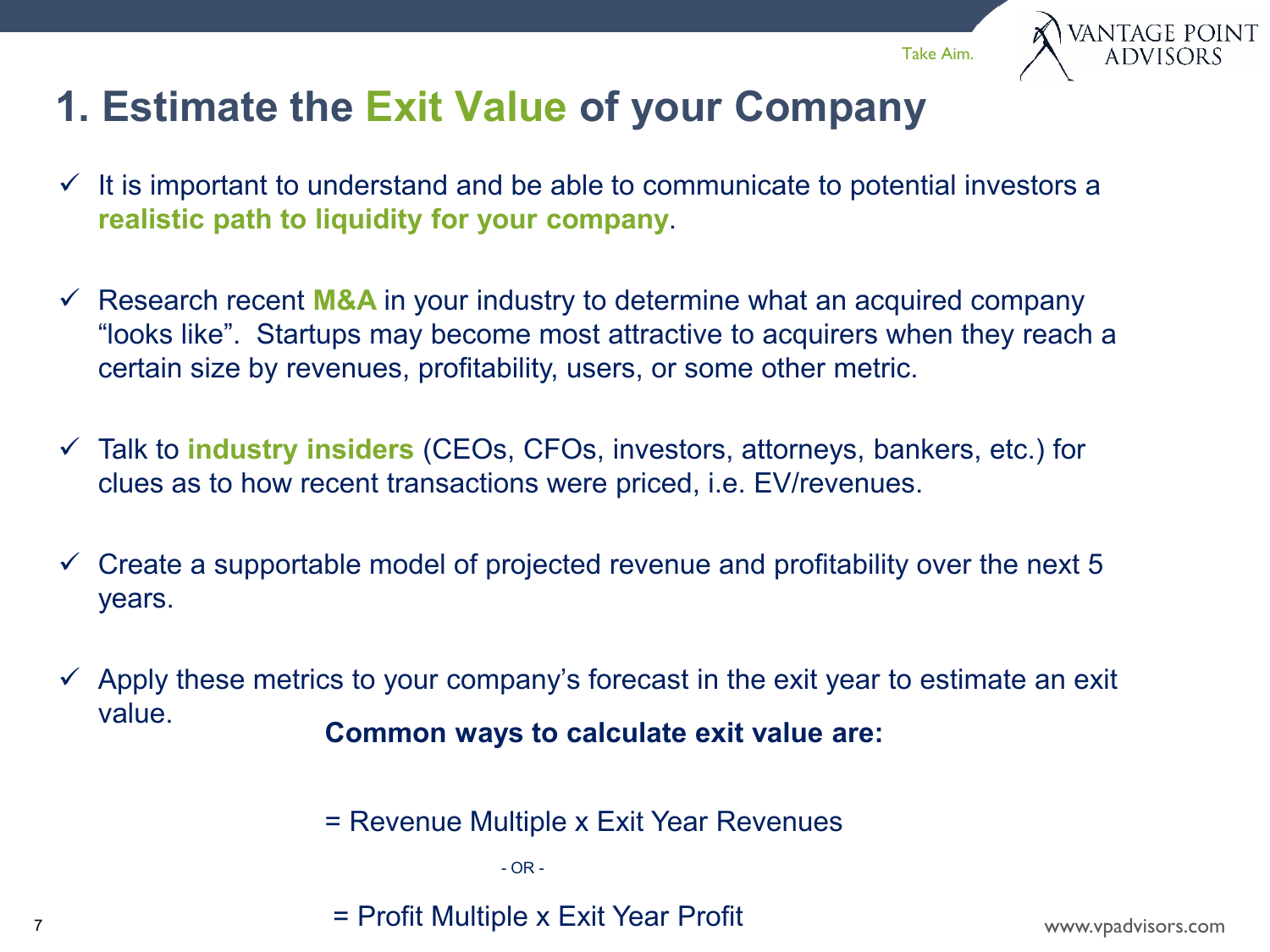ANTAGE POINT<br>Advisors

## **1. Estimate the Exit Value of your Company**

**Revenue Multiple** Range: 0.25 x to 12.0 x Median: 6.0 x

- Dying companies are at the low end, high-flyers at the high end, what's the realistic range?
- Don't depend on medians/averages or very high outliers, unless they are directly relevant.
- After research and analysis, we selected **4.0 x**

#### **Exit Year Revenues**: **\$25.0 million**

• Supported by business plan and market analysis

**Exit Value = Revenue Multiple x Exit Year Revenues** 

#### **= 4.0 x \* \$25.0 million = \$100.0 million**

*Where can I obtain revenue or profit multiples:*

- *Free Trial of Capital IQ or Pitchbook*
- *Hire advisor on hourly consulting basis*
- *Calculate the old fashioned way – with market data and 10Ks and 10Qs*

Remember, your company is more likely to get a higher multiple with higher revenues, and more likely to get a lower multiple with lower revenues.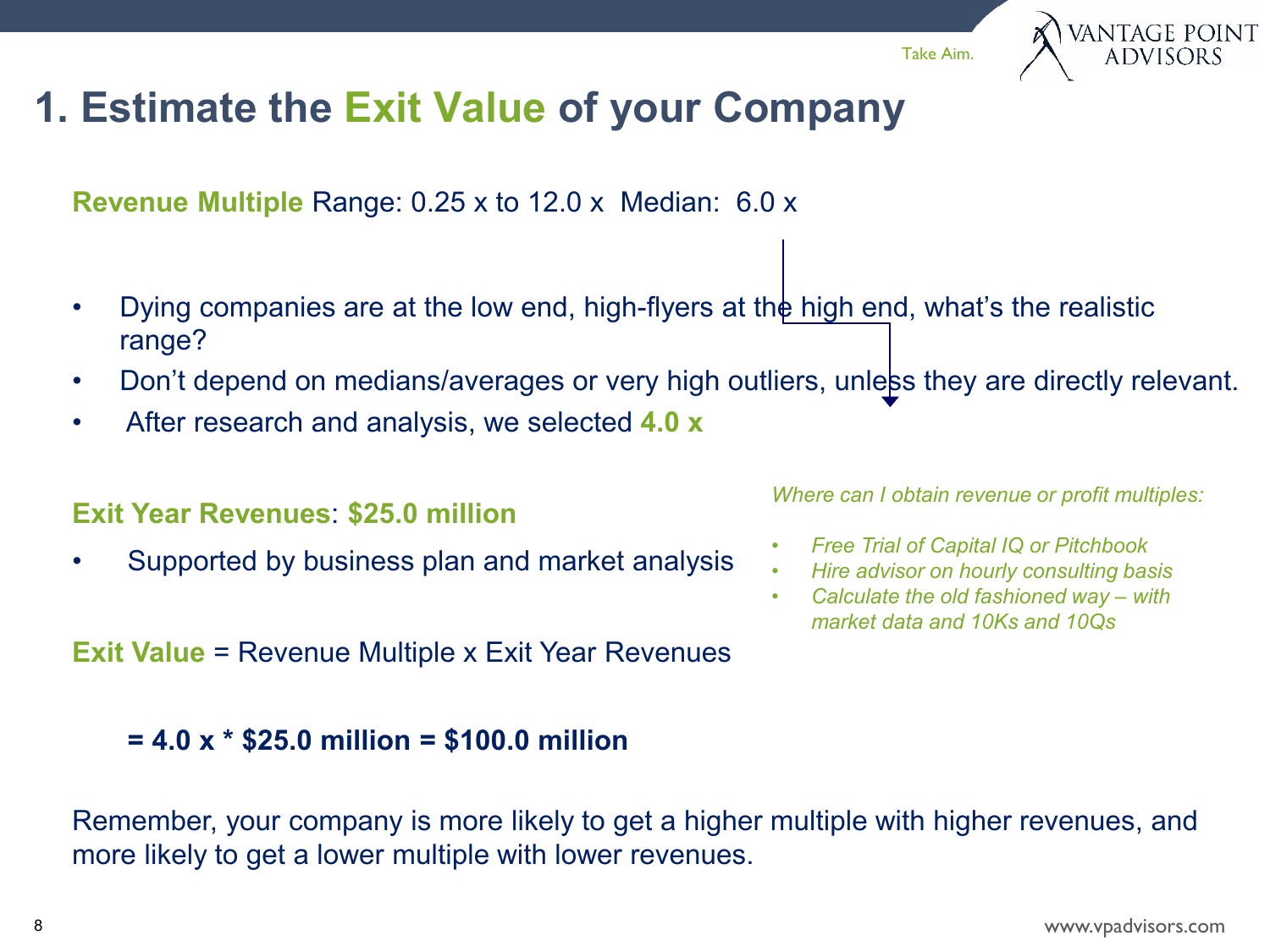

### **2. Estimate the Time to Liquidity**

- It should fit in with the investor's investment horizon, typically 3-7 years.
- Should allow enough time to grow enough to be an attractive candidate for exit.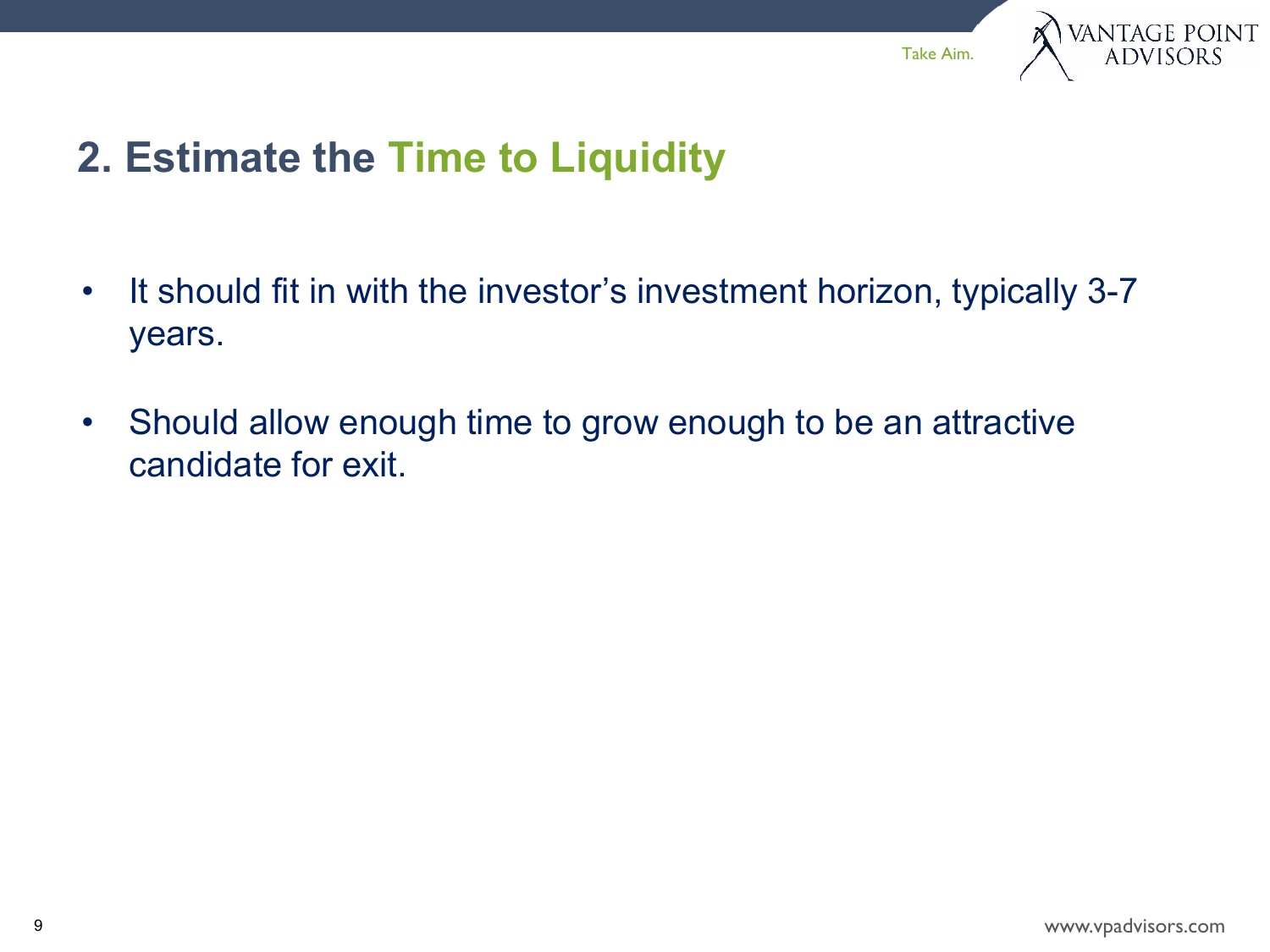# VANTAGE POINT<br>ADVISORS

Take Aim.

### **3. Discount to Present Value**

Discount the exit value back to the present value at an appropriate discount rate over the selected time horizon to liquidity.

```
Present Value = Exit Value * (1/(1+DR)^t)
```
Where:

**PV** = present value

**DR** = discount rate, likely 50% - 100%, to reflect the extremely high level of risk of this investment and the annual return required by the investors

**t** = time to liquidity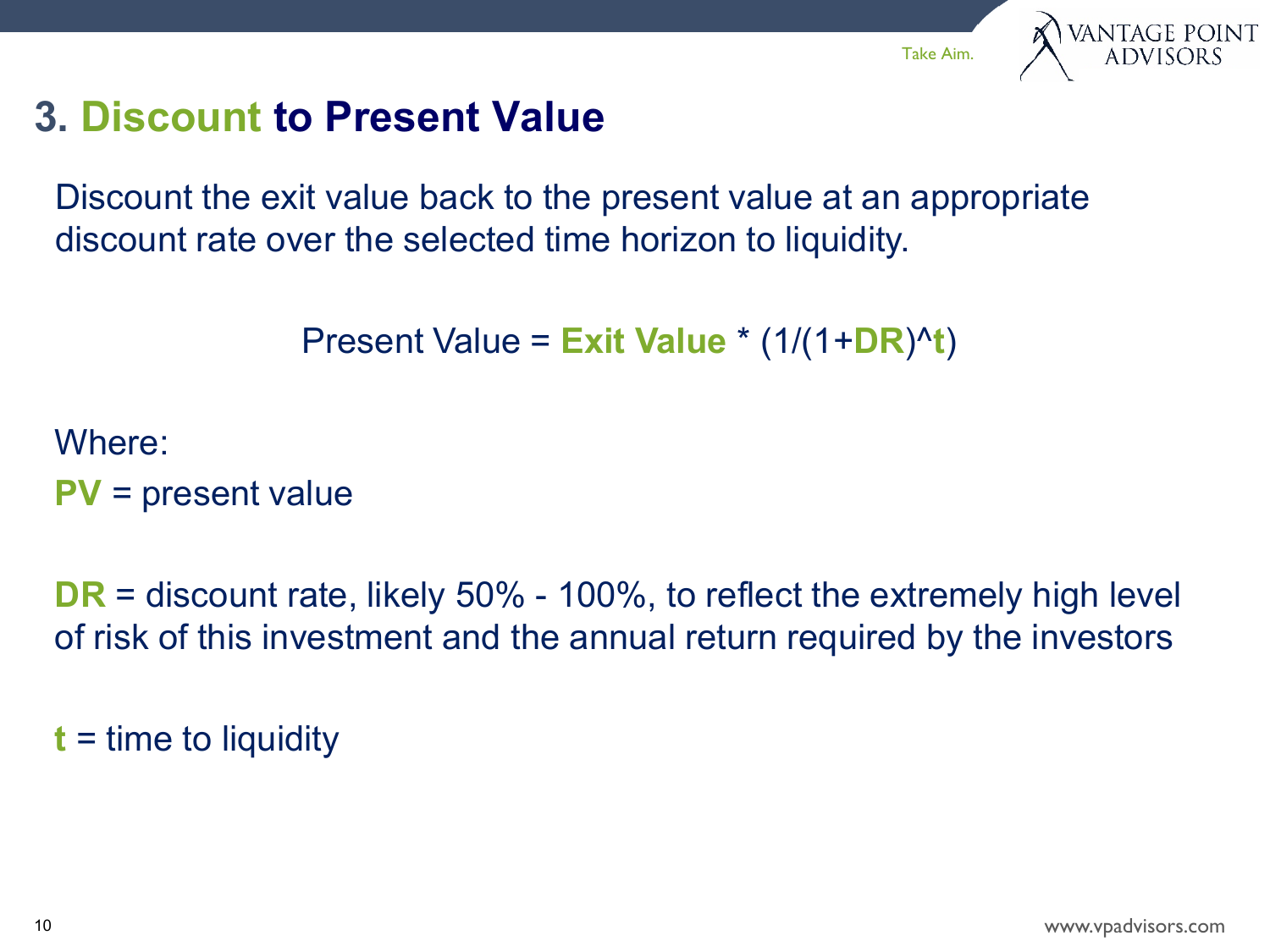# ANTAGE POINT<br>Advisors

## **VC Rates of Return**

General guidelines for discount rates based on studies of VC rates of return:

| Seed stage:            | 80-100% |
|------------------------|---------|
| Startup:               | 50-70%  |
| First-Stage:           | 40-60%  |
| Second-Stage:          | 30-50%  |
| Bridge/pre-IPO: 20-35% |         |

1. Based on three studies. These studies are old, yet the results generally seem to hold today.

Plummer, James L., QED Report on Venture Capital Financial Analysis, Palo Alto: QED Research, Inc., 1987.

Scherlis, Daniel R. and William A. Sahlman, "A Method for Valuing High-Risk, Long Term, Investments: The Venture Capital Method," Harvard Business School Teaching Note 9-288-006, Boston: Harvard Business School Publishing, 1989. 17 Sahlman, William A. and Howard H. Stevenson, Amar V. Bhide, et al...., "Financing Entrepreneurial Ventures," Business Fundamental Series, Boston: Harvard Business School publishing, 1998.

- A seed stage company has no or minimal revenues.
- A start-up company has a product and has begun generating revenues.
- A first-stage company has gained some traction.
- A second-stage company has solid traction, loyal customers, and more predictable year-over-year or recurring revenues.
- A bridge/pre-IPO company is planning an exit.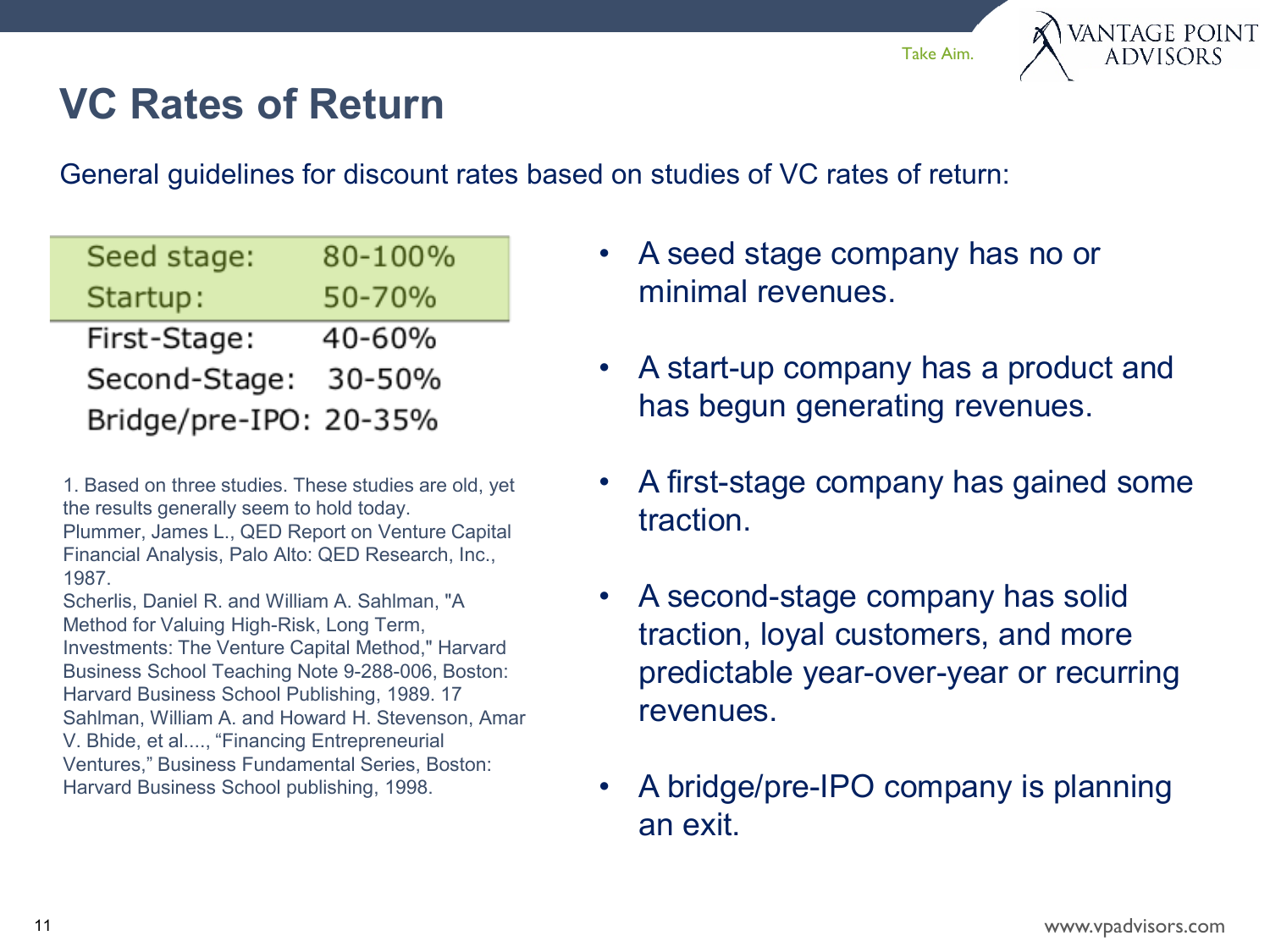

### **Pulling It All Together**

- **1. Estimated Exit Value = \$100 million**
- **2. Time to Liquidity = 5 years**
- **3. Discount Rate** = **60%** (first stage)

Present Value = **Exit Value** \* (1/(1+**DR**)^**t**)

 $=$  (\$100 mm)\*(1/(1+.60)^5)

≈ **\$9.5 million**

- **Post-Money Value = \$9.5 million**
- Investment (Raise) = \$3.0 million
- (Implied) Pre-Money Value = \$6.5 million

#### **Each of the above assumptions must be realistic!**

 **Be prepared to justify your time to liquidity and exit value assumptions to potential investors.**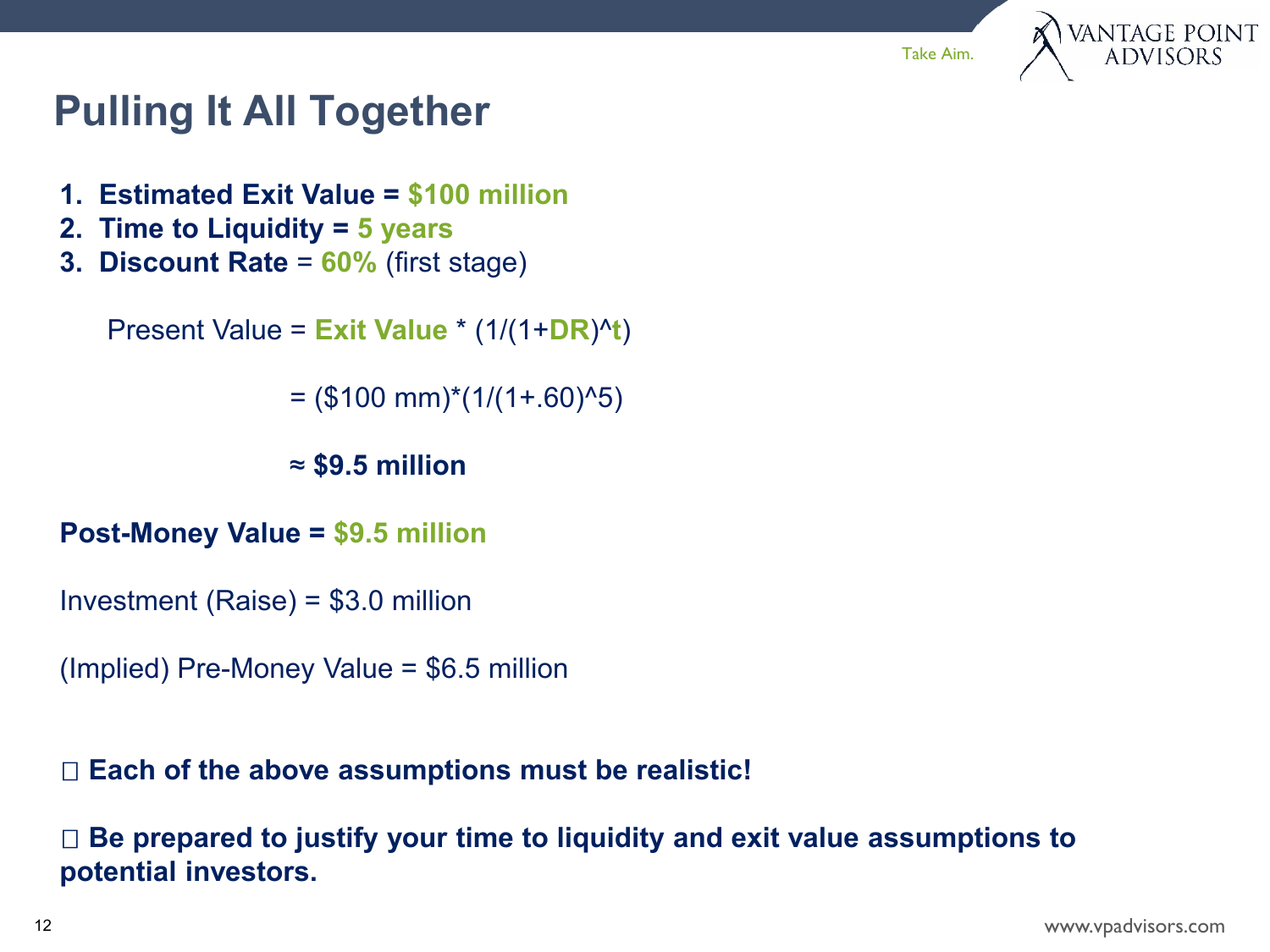



### **Can this valuation work?**

**Post-Money Value = \$9.5 million**  Investment (Raise) = \$3.0 million (Implied) Pre-Money Value = \$6.5 million

**Investor Stake (%)** = Raise / Post-money value

 $=$  \$3.0M / \$9.5M

**≈ 31%** = reasonable **√**

**If it doesn't work, revisit your original assumptions:**

- $\checkmark$  Is your **exit value** too high?
- Did you choose a high enough **discount rate** for your company's current stage of development?
- Is your **time to liquidity** assumption realistic?
- $\checkmark$  Are you trying to raise the right amount of money?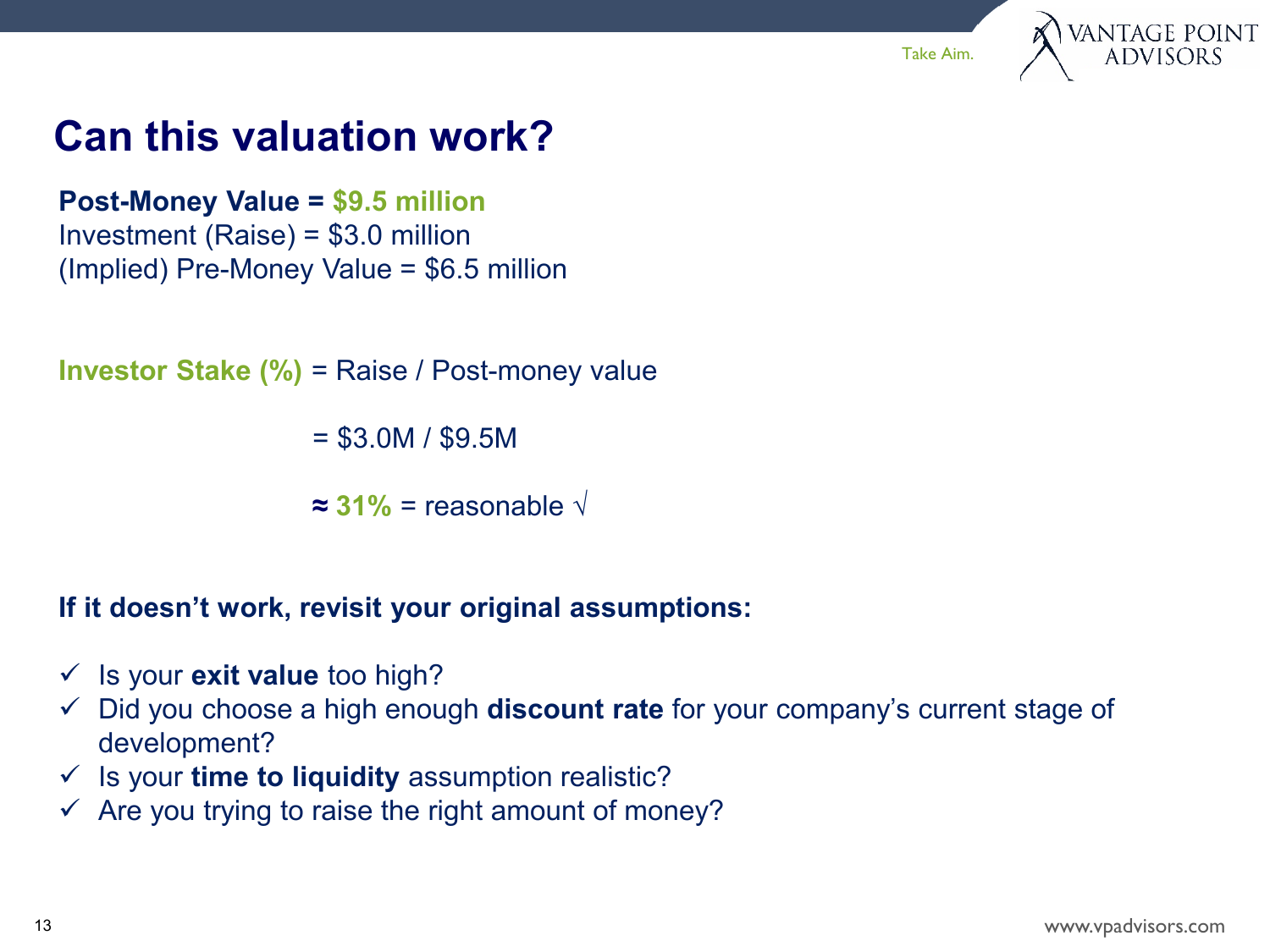



## **Summing It Up**

For early stage companies, qualitative factors are very important.

However, when you **do your homework** and combine qualitative with **quantitative analysis and market research**, you will strengthen your position for negotiating with potential investors.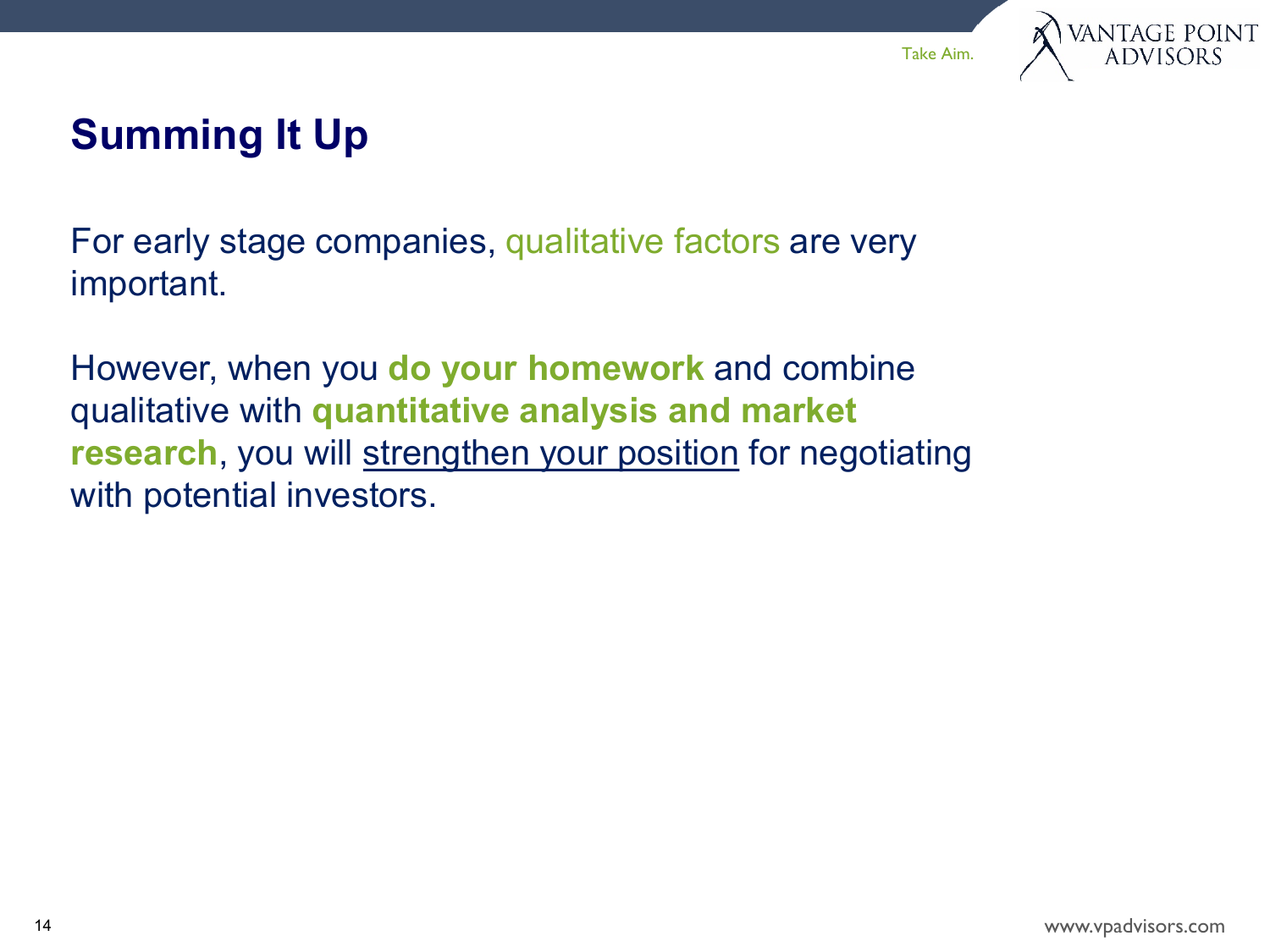# ANTAGE POINT<br>Advisors

# **PROFESSIONAL BIOGRAPHY**



#### **Kristin Fox, ASA**

Kristin Fox serves as Director of Business Development for Vantage Point Advisors. As Director of Business Development, Ms. Fox is responsible for leading the firm's business development efforts and nurturing client relationships.

Ms. Fox has spent over 20 years in the financial services industry and has significant expertise in performing valuations of businesses and business interests for a variety of purposes including transactions, financial reporting, tax restructuring, corporate planning, litigation support, and gift and estate tax purposes. She is well versed in numerous industries including business and consumer services, consumer products, food and beverage, restaurants, chemicals, automotive, industrial machinery, hospitality, and healthcare.

#### **Kristin Fox, ASA**

Prior to joining Vantage Point Advisors, Ms. Fox served as a Director for Cabrillo Advisors, Inc., consulting with middle-market companies, emerging growth businesses and high net worth individuals. She has also held senior-level positions with BDO USA, LLP as well as American Appraisal Associates, Inc. (acquired by Duff & Phelps.) She holds the Accredited Senior Appraiser (ASA) designation and USPAP Certified Appraiser as awarded by the American Society of Appraisers. Ms. Fox is a graduate of DePaul University in Chicago, IL with a Bachelor of Science in Commerce (Major in Finance).

#### **Professional Experience**

•Vantage Point Advisors, Inc. – Director of Business Development •Cabrillo Advisors, Inc. – Director •BDO USA, LLP – Senior Manager, Valuation and Business Analytics •American Appraisal Associates, Inc. – Senior Consultant

#### **Education**

•DePaul University – B.S. Commerce

#### **Side Hustle**

[www.getfoxxi.com](http://www.getfoxxi.com/)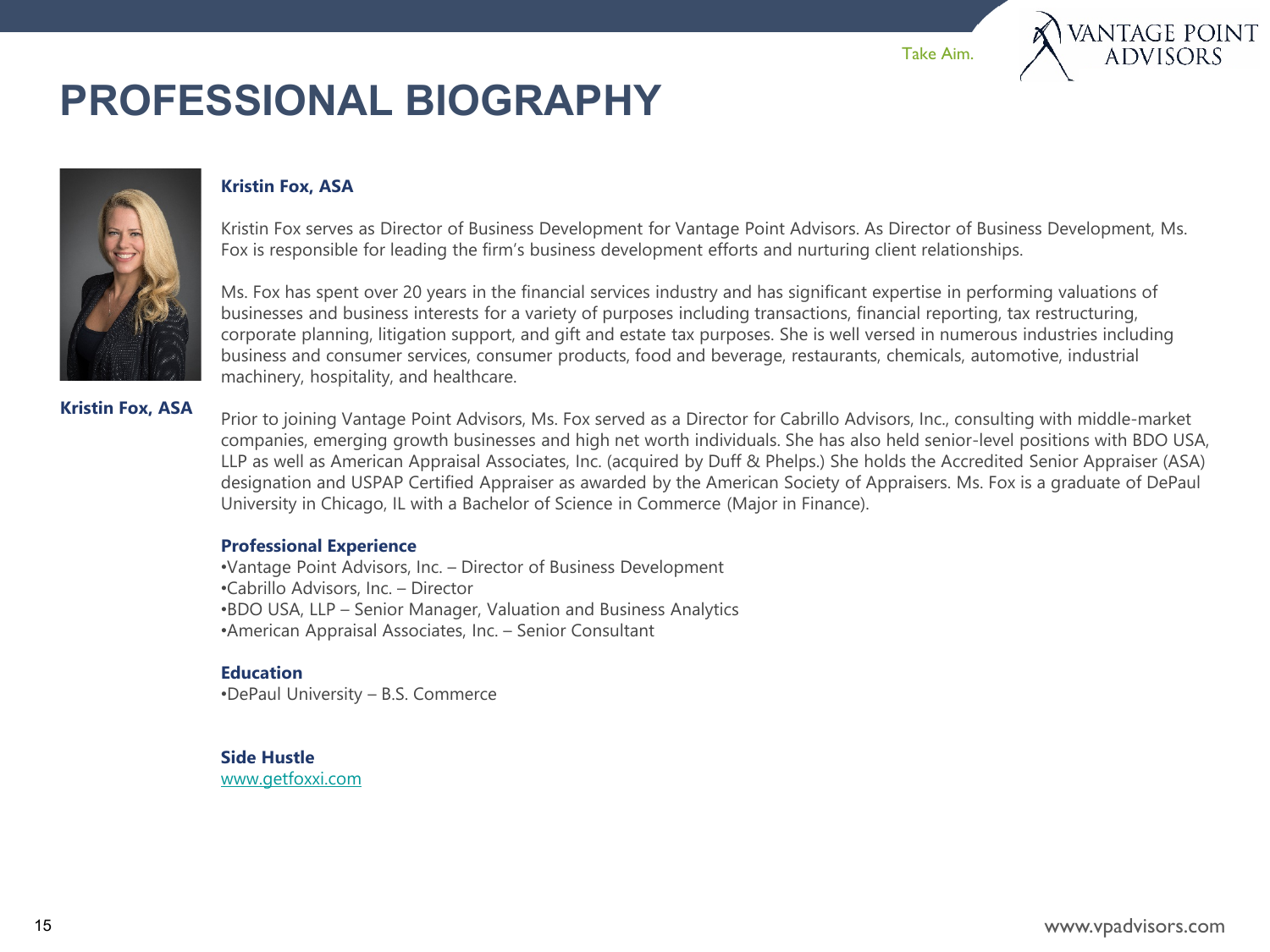#### **Contact Information**

Take Aim.





#### **Kristin Fox** Director of Business Development

11455 El Camino Real, Suite 450 San Diego, CA 92130

kfox@vpadvisors.com

Direct 858.876.9217